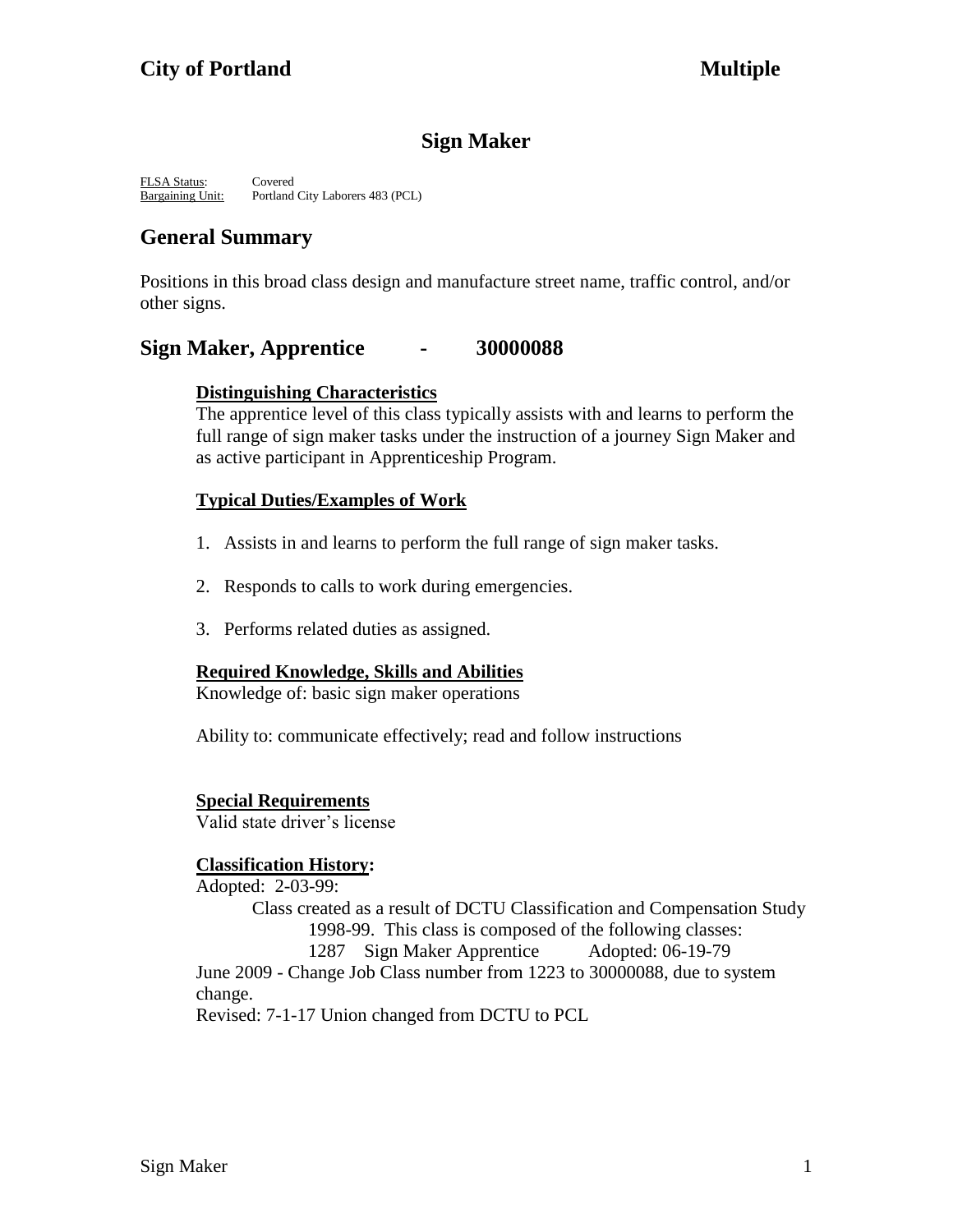## **Sign Maker - 30000089**

### **Distinguishing Characteristics**

The journey level of this class typically performs all class duties. It is distinguished from other classes in that it performs sign making and related work at a highly skilled level and can be responsible for directing other in performing such work.

### **Typical Duties/Examples of Work**

- 1. Determines sign content, dimensions, colors, layout, and relevant time lines or priorities from work order, rough-sketch, or verbal description.
- 2. Consults published guidelines to verify that proposed sign conforms to legal standards.
- 3. Resolves work orders discrepancies to prevent errors and advises sign clients on various aspects of the process.
- 4. Chooses published guidelines to verify that proposed sign adjusting for interchangeability, compatibility, and availability.
- 5. Makes signs by preparing stencils using a variety of methods and procedures including knife cut Mylar negatives, standard size block-out letters, photographic film positives; produces signs on paper, cardboard, fabric, wood, or metal blanks with a silk-screen or vacuum table; uses heat lamination equipment to adhere soft backing to sign blanks; operates paint spray booth and maintains equipment (except compressor equipment); performs other painting as assigned.
- 6. Estimate labor and materials cost of sign project, keeps records of time and materials, and informs sign clients of status of projects.
- 7. Files, indexes, stores, and orders tools, materials, supplies, and keeps inventory records; including properly handling toxic or volatile compounds
- 8. Maintains tools equipment, workspaces in safe, clean, dust-free condition.
- 9. Uses computer workstation to access network files, design signs and produces text using special software and computer peripherals.
- 10. Responds to calls to work during emergencies.
- 11. Performs related duties as assigned.